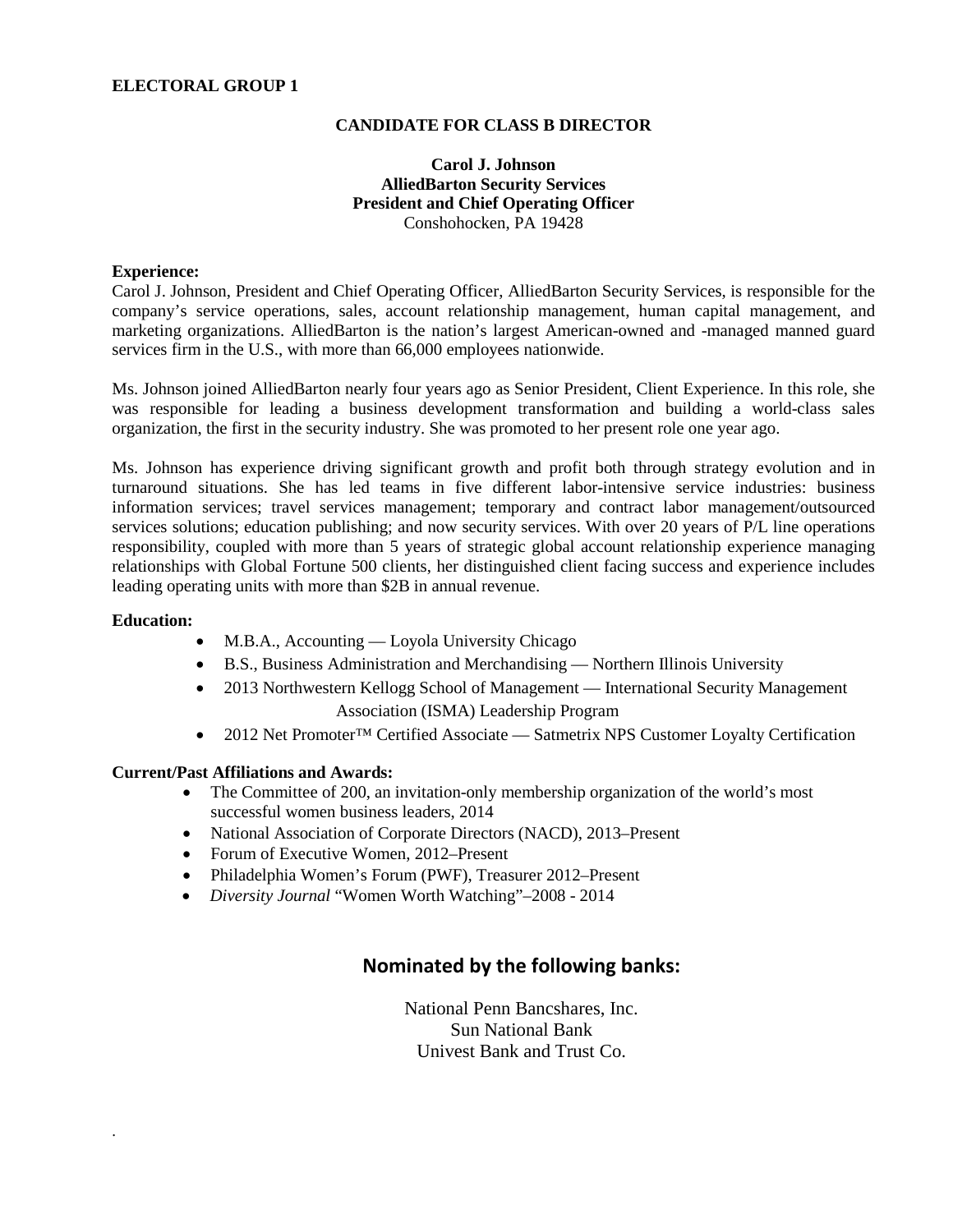## **CANDIDATE FOR CLASS A DIRECTOR**

**Mr. Jon Evans** Atlantic Community Bankers Bank Camp Hill, PA 17011

### **Experience:**

Mr. Jon Evans is president and chief executive officer of Atlantic Community Bankers Bank. He has 36 years of banking experience in the mid-Atlantic region, including small community to regional banking institutions. He held various operation and credit positions in banking before managing the Financial Institutions Group at Summit Bank, Princeton, NJ.

Mr. Evans assumed the role of chief executive officer at Atlantic Community Bankers Bank in 2001. Atlantic Community Bankers Bank offers credit and noncredit correspondent services such as cash management, investment, and loan participations to the community banking industry.

Mr. Evans founded and assumed the role of chairman of ACBB-BITS in 2005. BITS is the only privately owned telecommunications company designed solely for financial institutions in the United States.

Mr. Evans currently serves on the American Banker Association's Correspondent Working Committee, a working committee of bankers' banks and regional correspondent banks that focuses on regulatory and legislative initiatives.

## **Education:**

.

• B.S., Economics — Rutgers University

## **Current/Past Affiliations:**

- American Bankers Association
	- o Correspondent Working Committee
- Independent Community Bankers of America
- Bankers' Bank Council
	- o Chairman, 2007–2008 and 2012–2013
- Pennsylvania Community Bankers Association, member
	- o Board of Directors, 2004–2006
- Current member of the Bankers Associations of Delaware, Maine, New Hampshire, Maryland, Massachusetts, New Jersey, New York, Pennsylvania, and Vermont, as well as the Independent Bankers of New York State

# **Nominated by the following banks:**

AmeriServe Financial Atlantic Community Bankers Bank DNB First First National Community Bank Grand Bank, N.A. Monument Bank Orrstown Bank The Bank of Landisburg The Bryn Mawr Trust Company UBS Trust Company Woodlands Bank